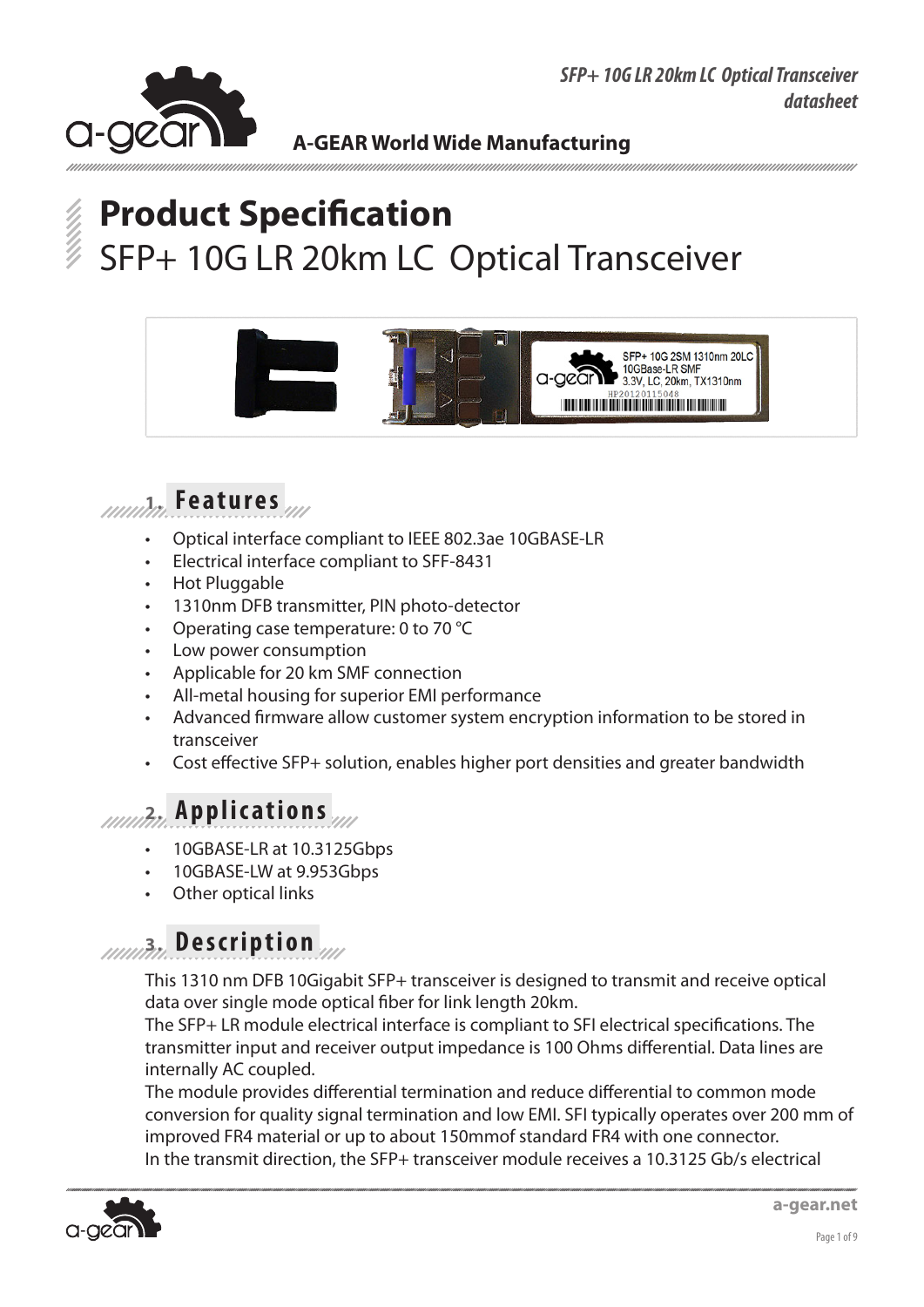**NWD SFP+** 



### **A-GEAR World Wide Manufacturing**

signal (signaling rate) from the host board Asic/SerDes and converts the data to an optical signal via the Laser Driver that controls the Laser diode in the Transmitter Optical Sub-Assembly (TOSA). An open collector compatible Transmit Disable (Tx\_Dis) is provided. A logic «1» or no connection on this pin will disable the laser from transmitting. A logic «0» on this pin provides normal operation. The transmitter has an internal automatic power control loop (APC) to ensure constant optical power output across supply voltage and temperature variations. An open collector compatible Transmit Fault (TFault) is provided. TX\_Fault is a module output contact that when high, indicates that the module transmitter has detected a fault condition related to laser operation or safety. The TX\_Fault output contact is an open drain/collector and shall be pulled up to the Vcc\_Host in the host with a resistor in the range 4.7-10 kΩ. TX\_Disable is a module input contact. When TX\_Disable is asserted high or left open, the SFP+ module transmitter output shall be turned off. This contact shall be pulled  $\frac{1}{\pi}$  to VccT with a 4.7 kΩ to 10 kΩ resistor.

The receiver converts 10Gbit/s serial optical data into serial PECL/CML electrical data. An open collector compatible Loss of Signal is provided. Rx\_LOS when high indicates an optical signal level below that specified in the relevant standard. The Rx\_LOS contact is an open drain/collector output and shall be pulled up to Vcc\_Host in the host with a resistor in the range 4.7-10 kΩ, or with an active termination. Power supply filtering is recommended for both the transmitter and receiver. The Rx\_LOS signal is intended as a preliminary indication to the system in which the SFP+ is installed that the received signal strength is below the specified range. Such an indication typically points to non-installed cables, broken cables, or a disabled, failing or a powered off transmitter at the far end of the cable.

The 3rd functional capability of the SFP+ module is the 2 wire serial, I2C, interface. I2C is used for serial ID, digital diagnostics, and module control functions. The enhanced digital diagnostics monitoring interface allows real time access to the device allowing monitor of received optical power, laser bias current, laser optical output power, etc.



*Figure 1: Interface to Host* **Figure 1: Interface to Host** 

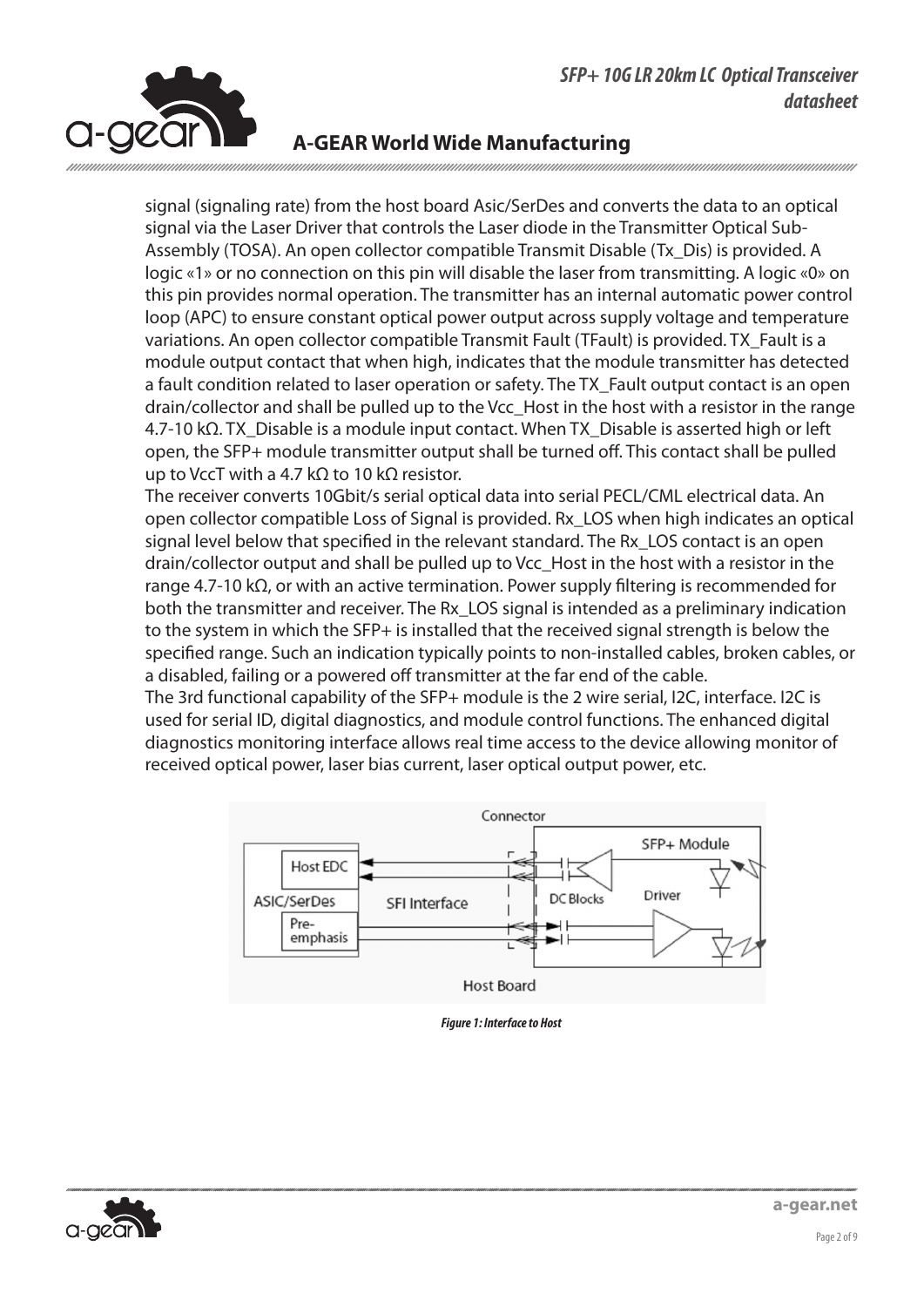

## **NWD SFP+ NWD SFP+ A-GEAR World Wide Manufacturing**

## **4. Pin definition Pin definition Pin definition**

The SFP+ modules are hot-pluggable. Hot pluggable refers to plugging in or unplugging a module while the host board is powered. The SFP+ host connector is a 0.8 mm pitch 20 position right angle improved connector specified by SFF-8083, or stacked connector with equivalent with equivalent electrical performance. Host PCB contact assignment is shown in Figure 2 and contact definitions are given in Table 2. SFP+ module contacts mates with the host in the order of ground, power, followed by signal as illustrated by Figure 3 and the contact sequence order listed in Table 2.



#### *Figure 2: Interface to Host PCB*



*Figure 3: Module Contact Assignment* 



TEL: 86-755-27450734 FAX: 86-755-27451353

Jun 5/ 2009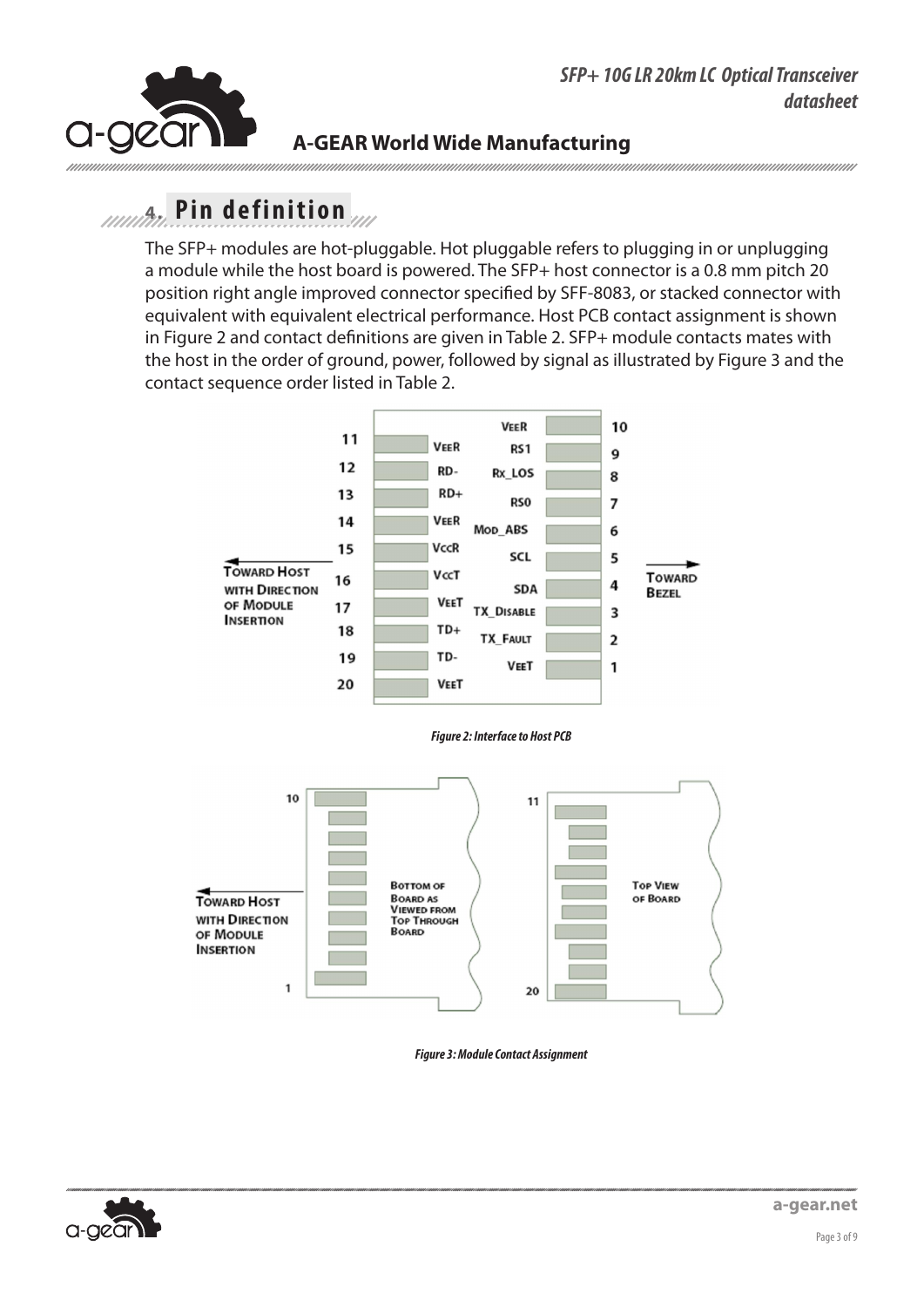

### *SFP+ 10G LR 20km LC Optical Transceiver datasheet*

## **A-GEAR World Wide Manufacturing**

#### *Table 2: SFP+ Module PIN Definition*

| Contacts       | Logic     | Symbol          | <b>Power</b><br>Sequence<br><b>Order</b> | Name/Description                                                                                                                                          |
|----------------|-----------|-----------------|------------------------------------------|-----------------------------------------------------------------------------------------------------------------------------------------------------------|
| 1              |           | VeeT            | 1st                                      | Module Transmitter Ground                                                                                                                                 |
| $\overline{2}$ | LVTTL-0   | <b>TX</b> Fault | 3rd                                      | <b>Module Transmitter Fault</b>                                                                                                                           |
| 3              | LVTTL-I   | TX_Disable      | 3rd                                      | Transmitter Disable; Turns off transmitter<br>laser output                                                                                                |
| $\overline{4}$ | LVTTL-I/O | <b>SDA</b>      | 3rd                                      | 2-wire Serial Interface Data Line<br>(Same as MOD-DEF2 in the INF-8074i)                                                                                  |
| 5              | LVTTL-I/O | <b>SCL</b>      | 3rd                                      | 2-wire Serial Interface Clock<br>(Same as MOD-DEF1 in the INF-8074i)                                                                                      |
| 6              |           | Mod ABS         | 3rd                                      | Module Absent, connected to VeeT or VeeR<br>in the module                                                                                                 |
| 7              | LVTTL-I   | <b>RSO</b>      | 3rd                                      | Rate Select 0, optionally controls SFP+<br>module receiver. When high input<br>signaling rate >4.25 GBd and when low<br>input signaling rate ≤4.25 GBd.   |
| 8              | LVTTL-0   | Rx_LOS          | 3rd                                      | Receiver Loss of Signal Indication<br>(In FC designated as Rx_LOS and in<br>Ethernet designated as Signal Detect)                                         |
| 9              | LVTTL-I   | <b>RSI</b>      | 3rd                                      | Rate Select 1, optionally controls SFP+<br>transmitter. When high input signaling rate<br>>4.25 GBd and when low input signaling<br>rate $\leq 4.25$ GBd. |
| 10             |           | <b>VeeR</b>     | 1st                                      | Module Receiver Ground                                                                                                                                    |
| 11             |           | VeeR            | 1st                                      | Module Receiver Ground                                                                                                                                    |
| 12             | $CML-0$   | RD-             | 3rd                                      | Receiver Inverted Data Output                                                                                                                             |
| 13             | $CML-0$   | $RD+$           | 3rd                                      | Receiver Non-Inverted Data Output                                                                                                                         |
| 14             |           | <b>VeeR</b>     | 1st                                      | Module Receiver Ground                                                                                                                                    |
| 15             |           | <b>VccR</b>     | 2nd                                      | Module Receiver 3.3 V Supply                                                                                                                              |
| 16             |           | VccT            | 2nd                                      | Module Transmitter 3.3 V Supply                                                                                                                           |
| 17             |           | VeeT            | 1st                                      | <b>Module Transmitter Ground</b>                                                                                                                          |
| 18             | CML-I     | $TD+$           | 3rd                                      | Transmitter Non-Inverted Data Input                                                                                                                       |
| 19             | CML-I     | TD-             | 3rd                                      | Transmitter Inverted Data Input                                                                                                                           |
| 20             |           | VeeT            | 1st                                      | Module Transmitter Ground                                                                                                                                 |

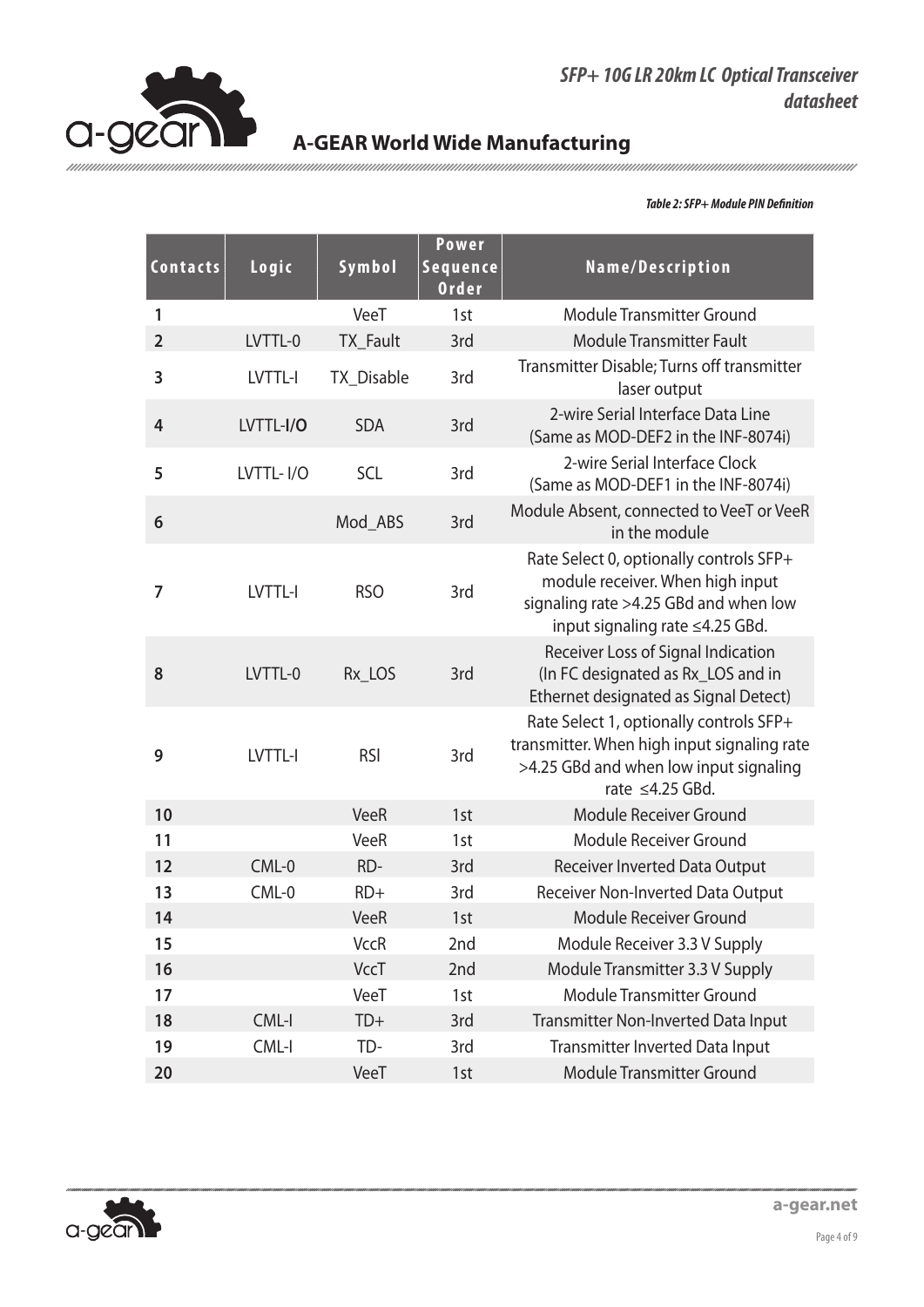

## **5. Absolute maximum rating**

These values represent the damage threshold of the module. Stress in excess of any of the individual Absolute Maximum Ratings can cause immediate catastrophic damage to the module even if all other parameters are within Recommended Operating Conditions.

| <b>Parameters</b>                 | Symbol | Min.                     | Max.   | Unit        |
|-----------------------------------|--------|--------------------------|--------|-------------|
| <b>Power Supply Voltage</b>       | VCC    |                          | $+3.6$ |             |
| <b>Storage Temperature</b>        | Tc     | $-40$                    | $+85$  | $^{\circ}C$ |
| <b>Operating Case Temperature</b> | Tc     |                          | $+70$  | $^{\circ}C$ |
| <b>Relative Humidity</b>          | RH     |                          | 95     | $\%$        |
| <b>RX Input Average Power</b>     | Pmax   | $\overline{\phantom{0}}$ |        | dBm         |

#### *Table 3: Absolute Maximum Rating*

## **6. Recommended operating environment**

Recommended Operating Environment specifies parameters for which the electrical and optical characteristics hold unless otherwise noted.

#### *Table 4: Recommended Operating Environment*

| Parameter                         | Svmbol |       | Min.   Typical | Max   | Unit |
|-----------------------------------|--------|-------|----------------|-------|------|
| <b>Power Supply Voltage</b>       |        | 3.135 | 3.300          | 3.465 |      |
| <b>Operating Case Temperature</b> |        |       | フト             |       |      |

#### Optical characteristics

The following optical characteristics are defined over the Recommended Operating Environment unless otherwise specified.

#### *Table 5: Optical Characteristics*

|                                          | Unit | <b>Values</b>         |
|------------------------------------------|------|-----------------------|
| <b>Operating Reach</b>                   | m    | $2 - 10K$             |
| <b>TRANSMIT</b>                          |      |                       |
| Center wavelength (range)                | nm   | 1260 - 1355           |
| <b>Side Mode Suppression Ratio (min)</b> | dB   | 30                    |
| Launched power                           |      |                       |
| - maximum (Average)                      | dBm  | $+0.5$                |
| - minimum (Average)                      | dRm  | $-8.2$ <sup>[1]</sup> |
|                                          |      |                       |



**a-gear.net**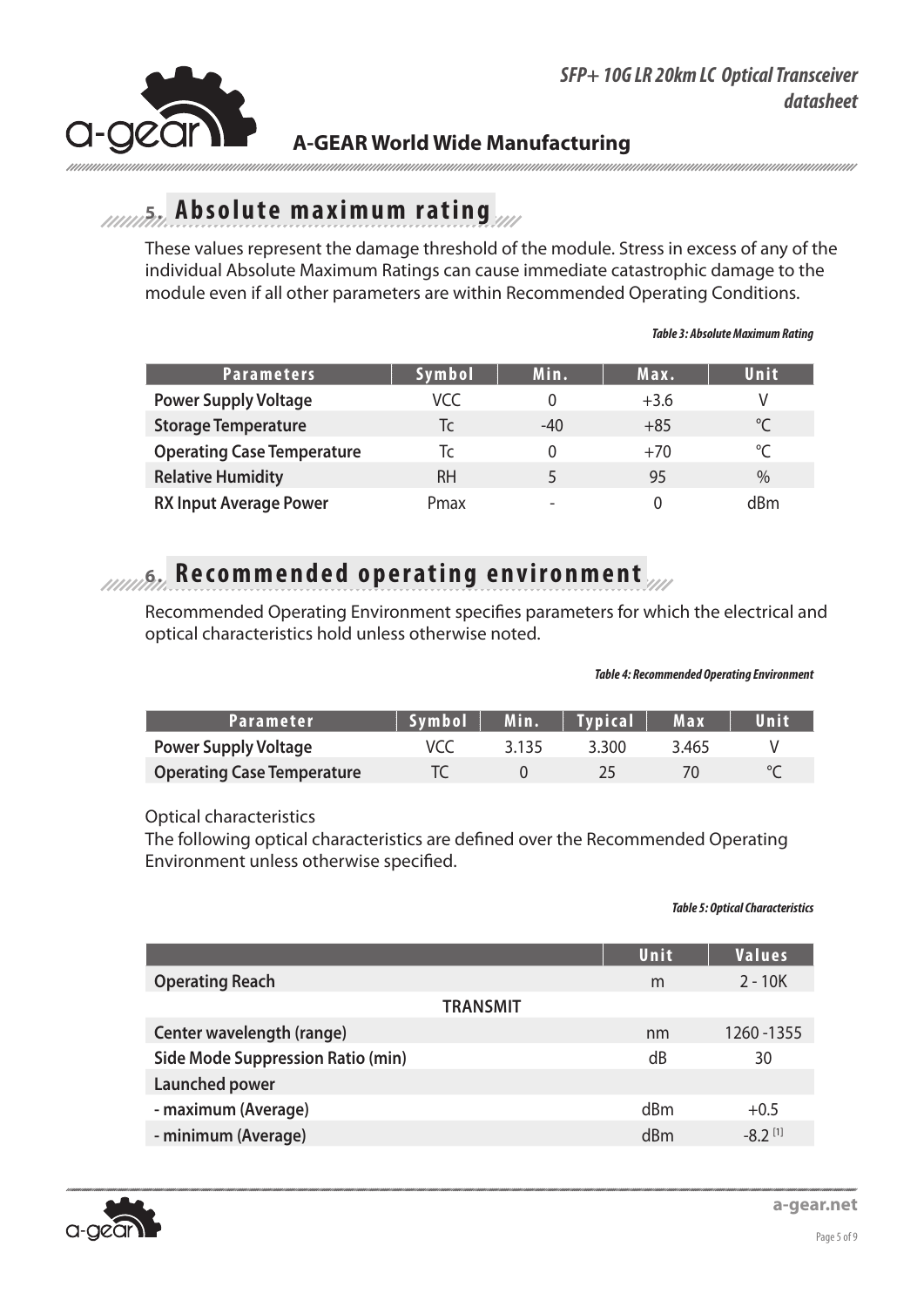*SFP+ 10G LR 20km LC Optical Transceiver datasheet*



### **A-GEAR World Wide Manufacturing**

|                                                           | Unit            | <b>Values</b>          |
|-----------------------------------------------------------|-----------------|------------------------|
| - OMA                                                     | dBm             | $-5.2$                 |
| - OMA-TDP (min)                                           | dBm             | $-6.2$                 |
| Transmitter and dispersion penalty (max)                  | dB              | 3.2                    |
| Average launch power of OFF transmitter (max)             | dBm             | $-30$                  |
| <b>Extinction ratio (min)</b>                             | dB              | $3.5^{[2]}$            |
| RIN12 OMA (max)                                           | dB/Hz           | $-128$                 |
| <b>Optical Return Loss Tolerance (min)</b>                | dB              | 12                     |
| <b>RECEIVER</b>                                           |                 |                        |
| Center wavelength (range)                                 | nm              | 1260-1355              |
| Receive overload (max) in average power [1]               | dBm             | 0.5                    |
| Receive sensitivity (min) in average power [1]            | d <sub>Bm</sub> | $-14.4$ <sup>[3]</sup> |
| Receiver sensitivity (max) in OMA (footnote 2)            | dBm             | $-12.6$ <sup>[3]</sup> |
| <b>Receiver Reflectance (max)</b>                         | dB              | $-12$                  |
| Stressed receiver sensitivity (max) in OMA <sup>[2]</sup> | dBm             | $-10.3$                |
| Vertical eye closure penalty (min) [3]                    | dB              | 2.2                    |
| Stressed eye jitter (min) [2]                             | Ulp-p           | 0.7                    |
| Receive electrical 3dB upper cutoff frequency (max)       | GHz             | 12.3                   |
| Receiver power (damage, Max)                              | dBm             | 1.5                    |
|                                                           |                 |                        |

#### **Notes:**

**[1] The optical power is launched into SMF**

**[2] Measured with a PRBS 231-1 test pattern@10.3125Gbps**

**[3] Measured with a PRBS 231-1 test pattern@10.3125Gbps BER≤1O12**

## **7. Electrical characteristics**

The following electrical characteristics are defined over the Recommended Operating Environment unless otherwise specified.

#### *Table 6: Electrical Characteristics*

| Parameter                                              | Symbol | Min.                     | Typical                  | Max                          | Unit | Notes |
|--------------------------------------------------------|--------|--------------------------|--------------------------|------------------------------|------|-------|
| <b>Data Rate</b>                                       |        | $\overline{\phantom{a}}$ | 10.3125                  | $\qquad \qquad \blacksquare$ | Gbps |       |
| <b>Power Consumption</b>                               |        | $\qquad \qquad$          | 600                      | 800                          | mW   |       |
|                                                        |        | <b>TRANSMITTER</b>       |                          |                              |      |       |
| <b>Single Ended Output Voltage</b><br><b>Tolerance</b> |        | $-0.3$                   | $\overline{\phantom{a}}$ | 4.0                          | V    |       |
| C common mode voltage<br>tolerance                     |        | 15                       | $\overline{\phantom{a}}$ | $\overline{\phantom{a}}$     | mV   |       |

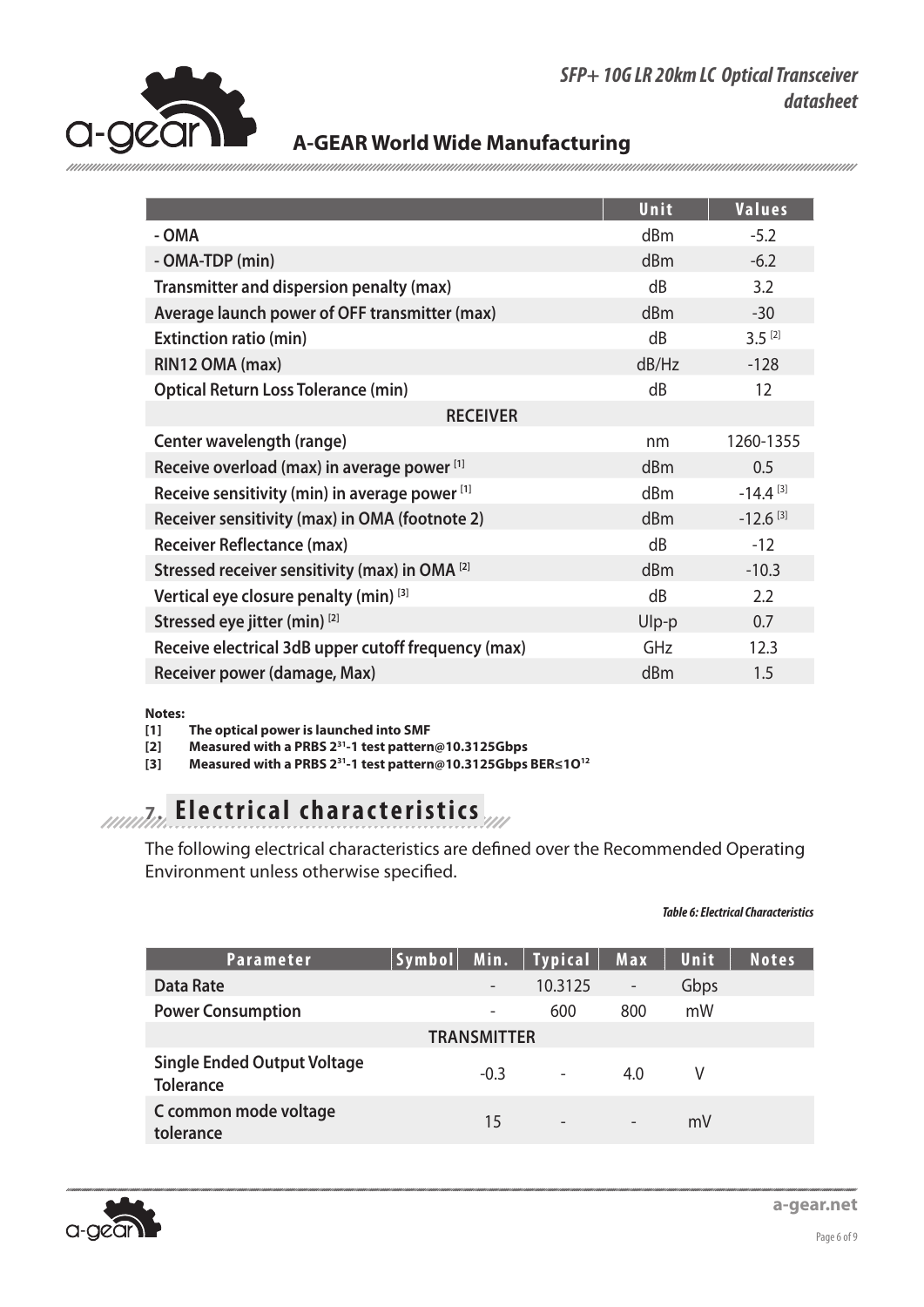

mmmmm

### **A-GEAR World Wide Manufacturing**

| <b>Parameter</b>                                       | Symbol           | Min.            | <b>Typical</b> | Max  | Unit | <b>Notes</b>        |
|--------------------------------------------------------|------------------|-----------------|----------------|------|------|---------------------|
| <b>Tx Input Diff Voltage</b>                           | VI               | 90              |                | 350  | mV   |                     |
| <b>Tx Fault</b>                                        | VoL              | $-0.3$          |                | 0.4  | V    | At $0.7 \text{ mA}$ |
| Data Dependent Input Jitter                            | <b>DDJ</b>       |                 |                | 0.10 | UI   |                     |
| <b>Data Input Total Jitter</b>                         | TJ               |                 |                | 0.28 | UI   |                     |
|                                                        |                  | <b>RECEIVER</b> |                |      |      |                     |
| <b>Single Ended Output Voltage</b><br><b>Tolerance</b> |                  | $-0.3$          |                | 4.0  | V    |                     |
| <b>Rx Output Diff Voltage</b>                          | Vo               | 150             |                | 425  | mV   |                     |
| <b>Rx Output Rise and Fall Time</b>                    | $Tr/\mathsf{T}f$ | 30              |                |      | ps   | $20\%$ to<br>80%    |
| <b>Total Jitter</b>                                    | TJ               |                 |                | 0.70 | UI   |                     |
| <b>Deterministic Jitter</b>                            | DJ               |                 |                | 0.42 | UI   |                     |

# *B***<sub>***IIIII***</sub></sub> <b>8.** Conrtol and status I/O timing characteristics

Timing characteristics of control and status I/O are included in Table 7, which is also defined in SFF-8431.

#### *Table 7: Timing Characteristics*

| Parameter                              | Symbol           | Min.<br>Max.   | Unit      | <b>Conditions</b>                                                                                                                                                                                                                                                                       |
|----------------------------------------|------------------|----------------|-----------|-----------------------------------------------------------------------------------------------------------------------------------------------------------------------------------------------------------------------------------------------------------------------------------------|
| <b>TX Disable</b><br>assert time       | t_off            | 100            | <b>US</b> | rising edge of TX_Disable to fall<br>of output signal below 10% of<br>nominal                                                                                                                                                                                                           |
| <b>TX_Disable</b><br>negate time       | t on             | $\overline{2}$ | ms        | Falling edge of Tx_Disable to<br>rise of output signal above 90%<br>of nominal. This only applies in<br>normal operation, not during<br>start up or fault recovery.                                                                                                                     |
| Time to initialize<br>2-wire interface | t 2w start<br>up | 300            | ms        | From power on or hot plug after<br>the supply meeting Table 8                                                                                                                                                                                                                           |
| <b>Time to initialize</b>              | t_start_up       | 300            | ms        | From power supplies meeting<br>Table 8 or hot plug or Tx disable<br>negated during power up, or Tx_<br>Fault recovery, until non-cooled<br>power level I part (or non-cooled<br>power level II part already enabled<br>at power level II for Tx_Fault<br>recovery) is fully operational |

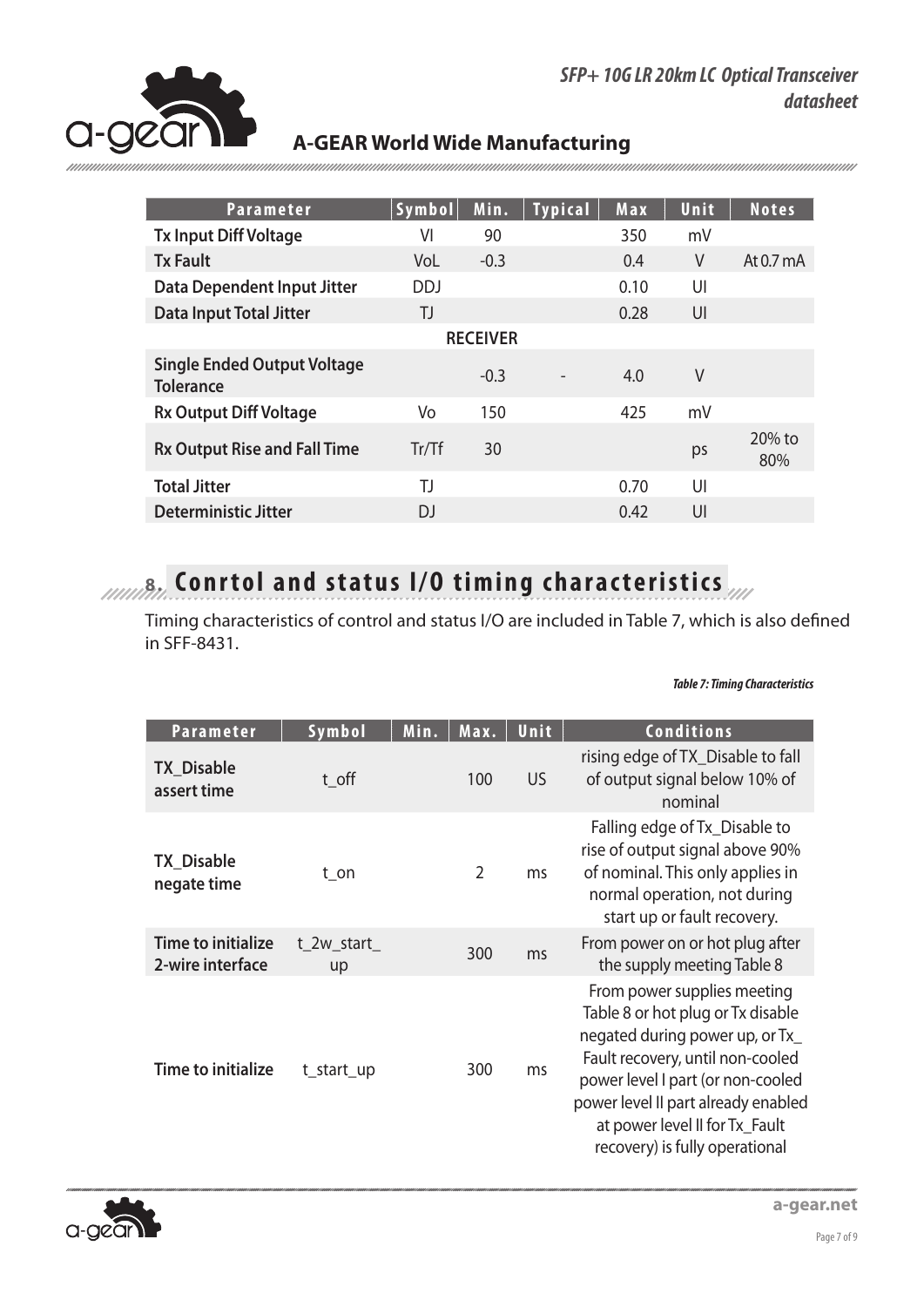

| Parameter                                            | Symbol                         | Min. | Max. | Unit         | Conditions                                                                                                                                                                                                                                  |
|------------------------------------------------------|--------------------------------|------|------|--------------|---------------------------------------------------------------------------------------------------------------------------------------------------------------------------------------------------------------------------------------------|
| <b>Time to initialize</b><br>cooled module           | t_start_up_<br>cooled          |      | 90   | $\mathsf{S}$ | From power supplies meeting<br>Table 8 or hot plug, or Tx disable<br>negated during power up or Tx_<br>Fault recovery, until cooled power<br>level I part (or cooled power level<br>Il part during fault recovery) is<br>fully operational. |
| <b>Time to Power</b><br>Up to Level II               | t_power_<br>level <sub>2</sub> |      | 300  | ms           | From falling edge of stop bit<br>enabling power level II until non-<br>cooled module is fully operational                                                                                                                                   |
| <b>Time to Power</b><br>Down from<br><b>Level II</b> | t_power_<br>down               |      | 300  | ms           | From falling edge of stop bit<br>disabling power level II until<br>module is within power level I<br>requirements                                                                                                                           |
| <b>TX_Fault assert</b>                               | TX Fault on                    |      | 1    | ms           | From occurrence of fault to<br>assertion of TX_Fault                                                                                                                                                                                        |
| <b>TX Fault assert</b><br>for cooled<br>module       | TX_Fault_on_<br>coo led        |      | 50   | ms           | From occurrence of fault to<br>assertion of TX_Fault                                                                                                                                                                                        |
| <b>TX_Fault Reset</b>                                | t reset                        | 10   |      | US           | Time TX_Disable must be held<br>high to reset TX_Fault                                                                                                                                                                                      |
| RSO, RSI rate<br>select timing for<br><b>FC</b>      | t_RSO_FC,<br>RSI_FC            |      | 500  | (iS)         | From assertion till stable output                                                                                                                                                                                                           |
| RSO, RSI rate<br>select timing<br>non FC             | t_RS0, t_RSI                   |      | 10   | ms           | From assertion till stable output                                                                                                                                                                                                           |
| Rx LOS assert<br>delay                               | t_los_on                       |      | 100  | <b>US</b>    | From occurrence of loss of signal<br>to assertion of Rx LOS                                                                                                                                                                                 |
| Rx_LOS negate<br>delay                               | t_los_off                      |      | 100  | as           | From occurrence of presence of<br>signal to negation ofRx_LOS                                                                                                                                                                               |